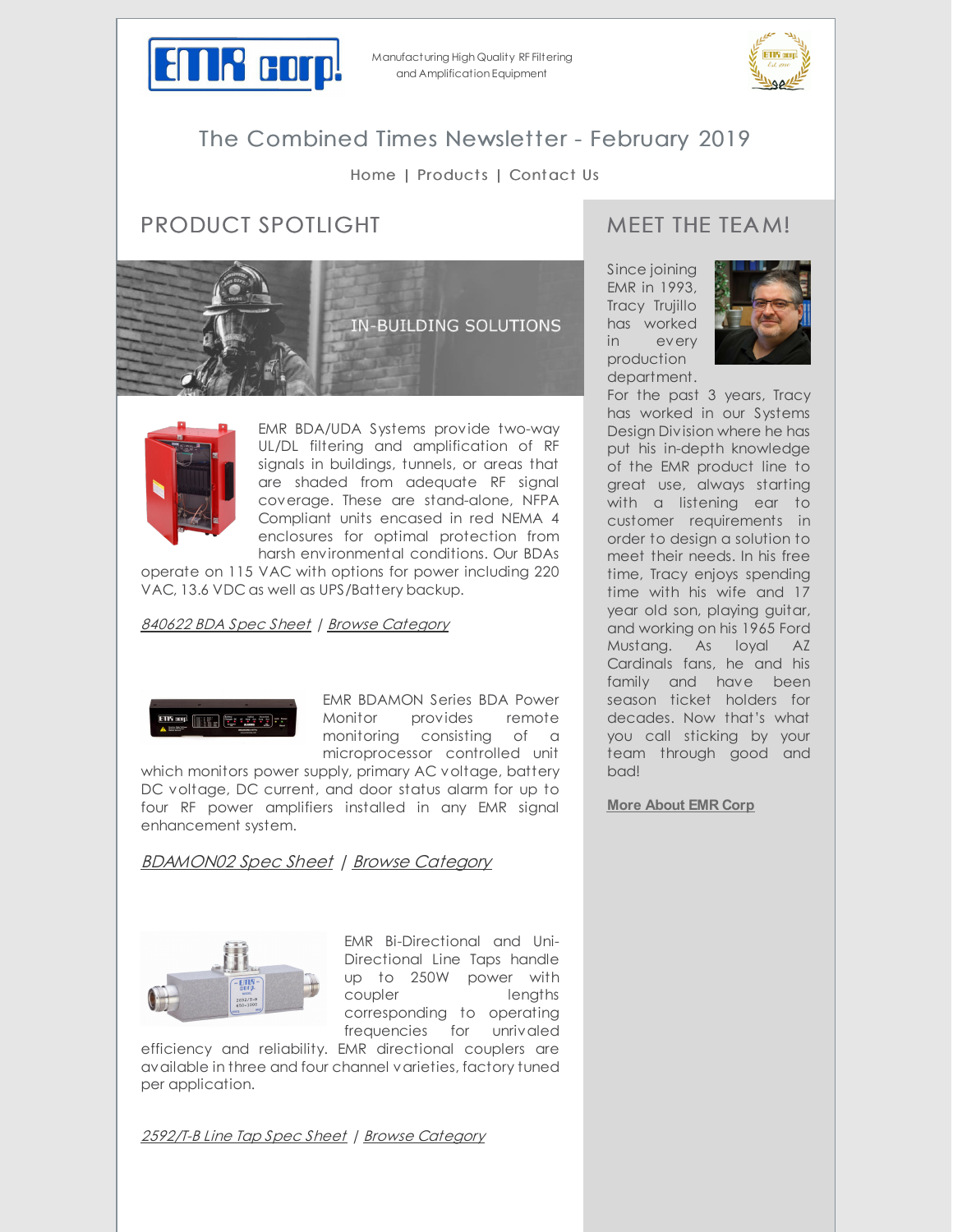

All EMR products backed by 5 year warranty and are proudly Made in the USA!



EMR will be attending the IWCE Conference 2019

Click here for your Free Hall Passes Compl[iments](http://www.emrcorp.com/uploads/56c7926546482e684e62b2444a78a96cIWCE Guest Pass_2019.pdf) of EMR!

# TECHINCA L RECA P

Class A and Class B System Performance From: 700/800 MHz LTE/Public Safety White Paper.

A "Class B" Broadband BDA design doesn't require reprogramming if channels are changed or upgraded as long as additional channels are added within the operational pass bandwidth. The authority having jurisdiction avoids any ongoing requirement for detailed reprogramming and maintenance of records if frequencies are changed due to systems capacity or interference needs ....

[Read](http://www.emrcorp.com/techinfo) More

## UPCOMING EV ENTS



### IWCE Conference March 4-8th 2019

Las Vegas Convention Center

Receive free 2 day hall passes to the event compliments of EMR Corp!

[Click](http://www.emrcorp.com/uploads/56c7926546482e684e62b2444a78a96cIWCE Guest Pass_2019.pdf) Here

## EMR Recommended Training Sessions @ IWCE 2019

Components Review: It's the Little Things That Count Alan Leffler, N7WYE - EMR Corp - Sales Manager- Americas Tuesday, 03/05/2019: 1:30 pm - 2:15 pm